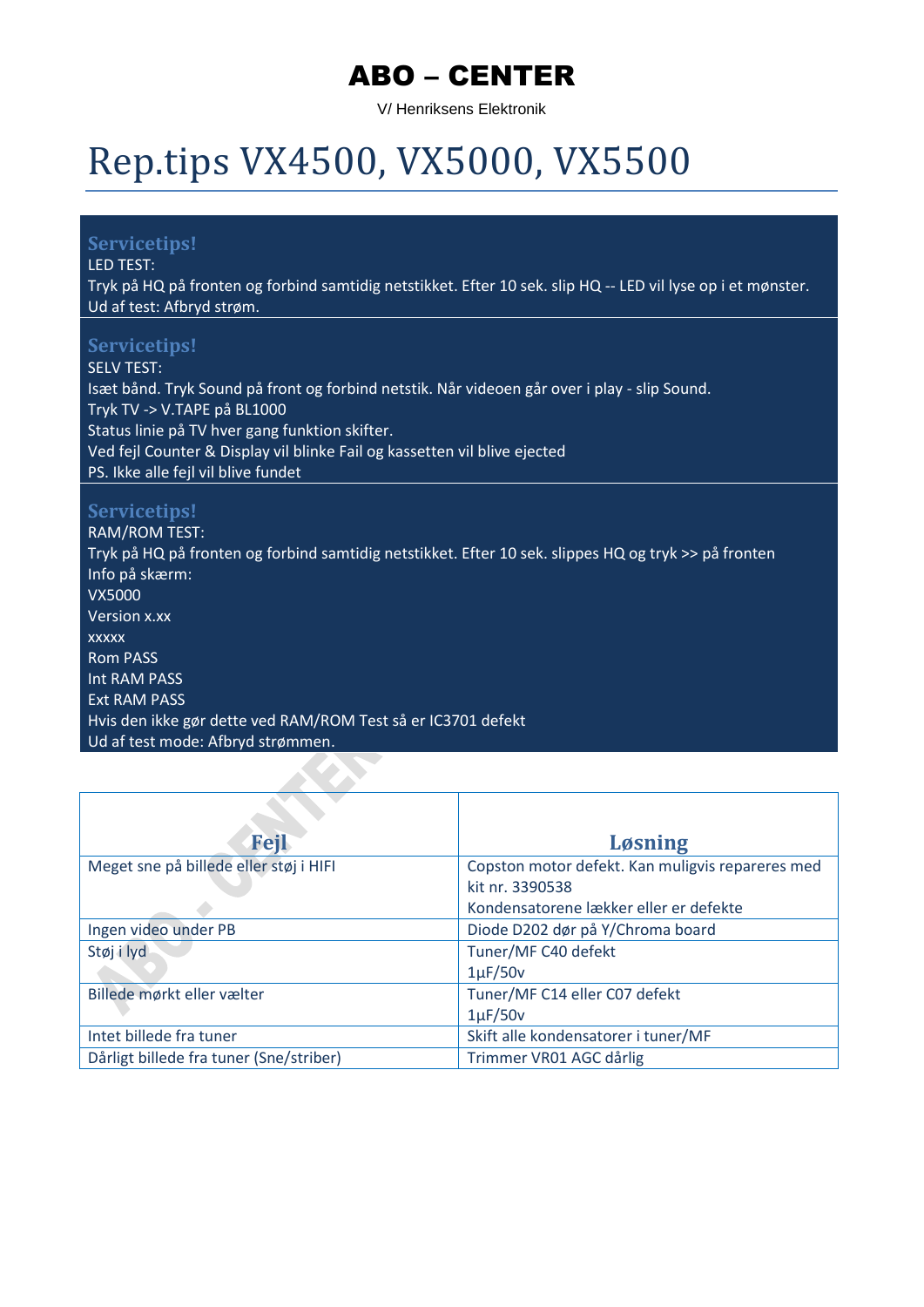V/ Henriksens Elektronik

## Tekniske data VX4500

**TYPE:** 456x, 1990 - 1991

| <b>Specifications</b>          |                                   |
|--------------------------------|-----------------------------------|
| Cassette format                | <b>VHS</b>                        |
| <b>Tape heads</b>              | 3 video, 2 Hi-Fi audio            |
| <b>TV</b> channels             | VHF band 46-300 MHz               |
|                                | Hyper band 300-470 MHz            |
|                                | UHF channels 21-69                |
| Number of TV programmes        | 99                                |
| Play channel                   | UHF 37(adjustable 30-39)          |
| Sound, compatible normal/Hi-Fi | Stereo, Hi-Fi sound               |
| Decoder TV stereo              | A2 built-in (Not in type 4532/38) |
| Decoder bilingual sound        | A2 built-in (Not in type 4532/38) |
| Audio/Video max. playing time  | 4 hours, E-240                    |
| Audio only max.playing time    | 8 hours, E-240                    |
| Fast forward and rewind        | Approx. 6min. E-240               |
| Counter                        | Tape counter, Remaining time      |
| Time programming               | 8 programmings up to a year       |
| Slow motion video              | Variable speed                    |
| Still picture video            | <b>Noiseless</b>                  |
| Search forward/backward        | 5x normal speed / 5x normal speed |
| Index search                   | Track no., digital picture index  |
| Tape speed VTR                 | 23,39 mm/sec.                     |
| <b>Tape speed ATR</b>          | 11,7 mm/sec.                      |
| Recording system               | HQ                                |
| Signal-to-noise ratio          | 47 dB                             |
| Luminance                      |                                   |
| Signal-to-noise ratio, video   | AM 38 dB, PM 50 dB                |
| Chrominance                    |                                   |
| Frequency range black/white    | 2,5 MHz                           |
| Power supply                   | 220 volts                         |
| Consumption normal use         | 54 watts                          |
| <b>Consumption Standby</b>     | 26 watts                          |
| Placement min. height          | 22 cm                             |
| Dimensions W*H*D               | 54*8,5*30 cm                      |
| Weight                         | $9,1$ kg                          |
| Connections:                   |                                   |
| RF in                          | 75 ohms                           |
| RF out                         | 75 ohms                           |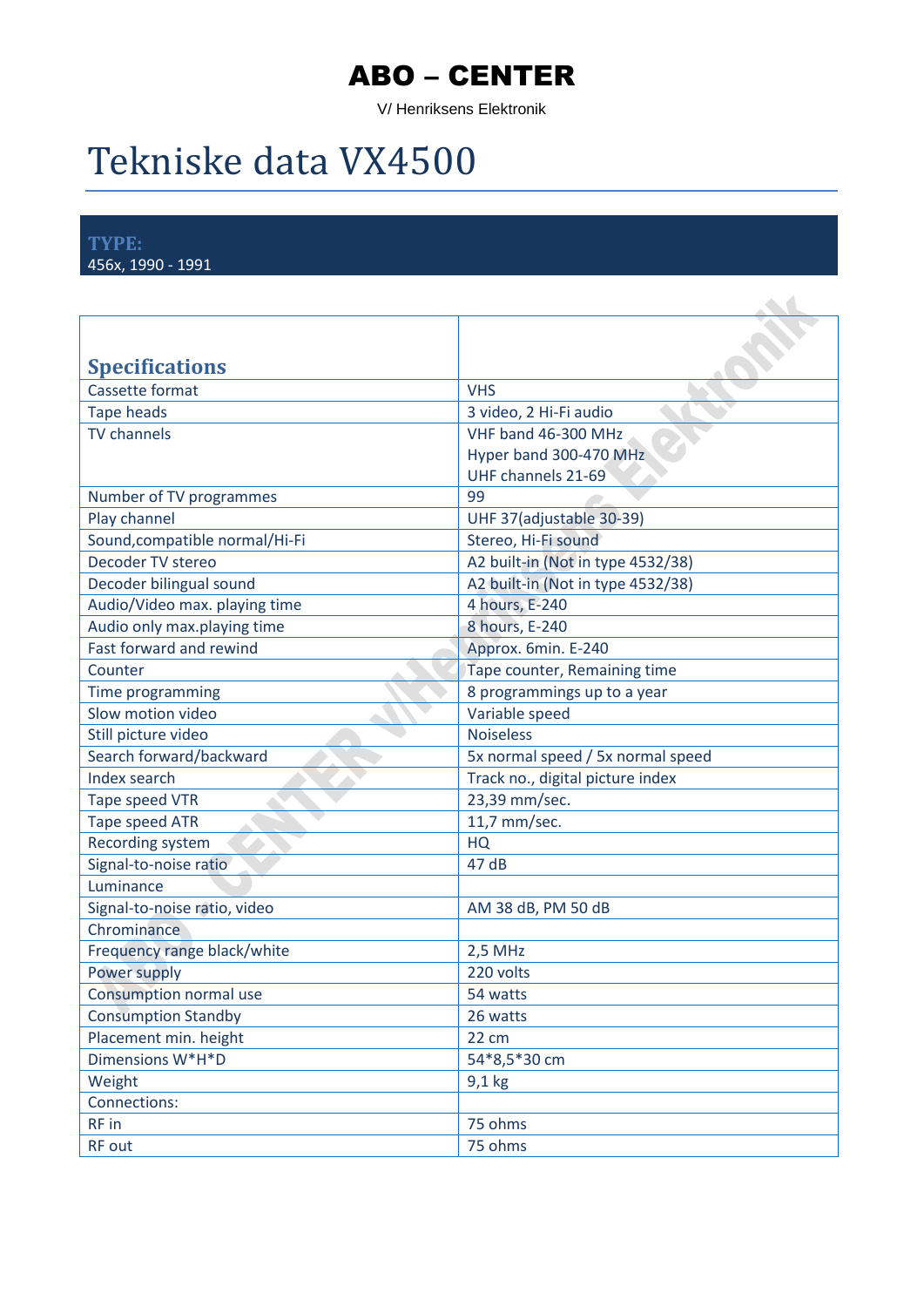| <b>AV Link</b> | $21$ -pin |
|----------------|-----------|
| AV decoder     | $21$ -pin |
| Remote sensor  | Jack      |
| Headphone      | Jack      |
| Microphone     | Jack      |
| Camera pause   | Jack      |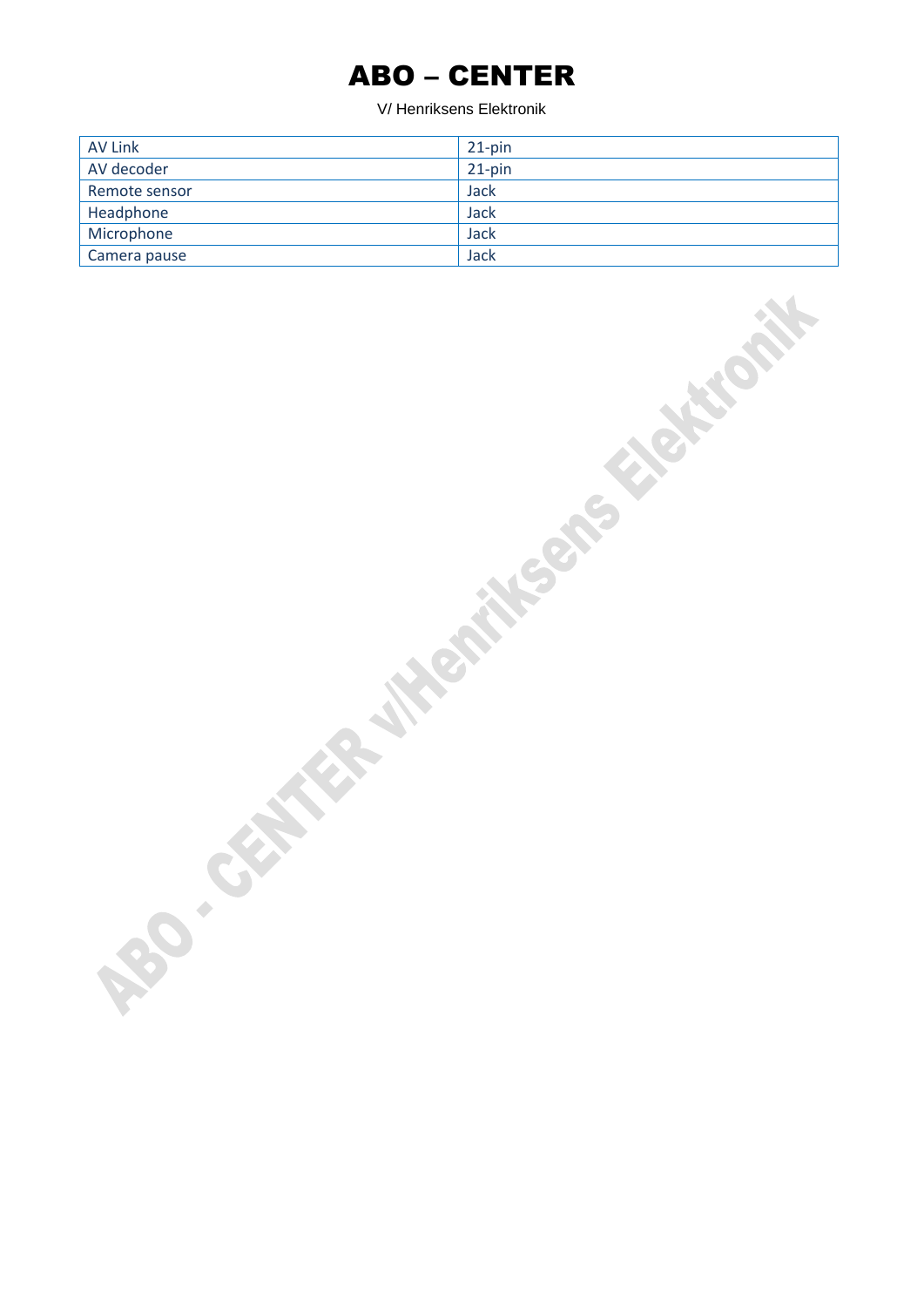V/ Henriksens Elektronik

## Tekniske data VX5000

**TYPE:** 453x, 1989 - 1992

| <b>Specifications</b>          |                                   |
|--------------------------------|-----------------------------------|
| Cassette format                | <b>VHS</b>                        |
| <b>Tape heads</b>              | 3 video, 2 Hi-Fi audio            |
| <b>TV</b> channels             | VHF band 46-300 MHz               |
|                                | Hyper band 300-470 MHz            |
|                                | UHF channels 21-69                |
| Number of TV programmes        | 99                                |
| Play channel                   | UHF 37(adjustable 30-39)          |
| Sound, compatible normal/Hi-Fi | Stereo, Hi-Fi sound               |
| Decoder TV stereo              | A2 built-in (Not in type 4532/38) |
| Decoder bilingual sound        | A2 built-in (Not in type 4532/38) |
| Audio/Video max. playing time  | 4 hours, E-240                    |
| Audio only max.playing time    | 8 hours, E-240                    |
| Fast forward and rewind        | Approx. 6min. E-240               |
| Counter                        | Tape counter, Remaining time      |
| Time programming               | 8 programmings up to a year       |
| Slow motion video              | Variable speed                    |
| Still picture video            | <b>Noiseless</b>                  |
| Still picture TV program       | <b>Digital</b>                    |
| Search forward/backward        | 5x normal speed / 5x normal speed |
| Index search                   | Track no., digital picture index  |
| Tape speed VTR                 | 23,39 mm/sec.                     |
| Tape speed ATR                 | 11,7 mm/sec.                      |
| Recording system               | HQ                                |
| Frequency range black/white    | 2,5 MHz                           |
| Signal-to-noise ratio          | 47dB                              |
| Luminance                      |                                   |
| Signal-to-noise ratio, video   | AM 38 dB, PM 50 dB                |
| Chrominance                    |                                   |
| Placement min. height          | 22 cm                             |
| Dimensions W*H*D               | 54*8,5*30 cm                      |
| Weight                         | 9,1 kg                            |
| Connections:                   |                                   |
| RF in                          | 75 ohms                           |
| RF out                         | 75 ohms                           |
| <b>AV Link</b>                 | 21-pin                            |
| AV decoder                     | 21-pin                            |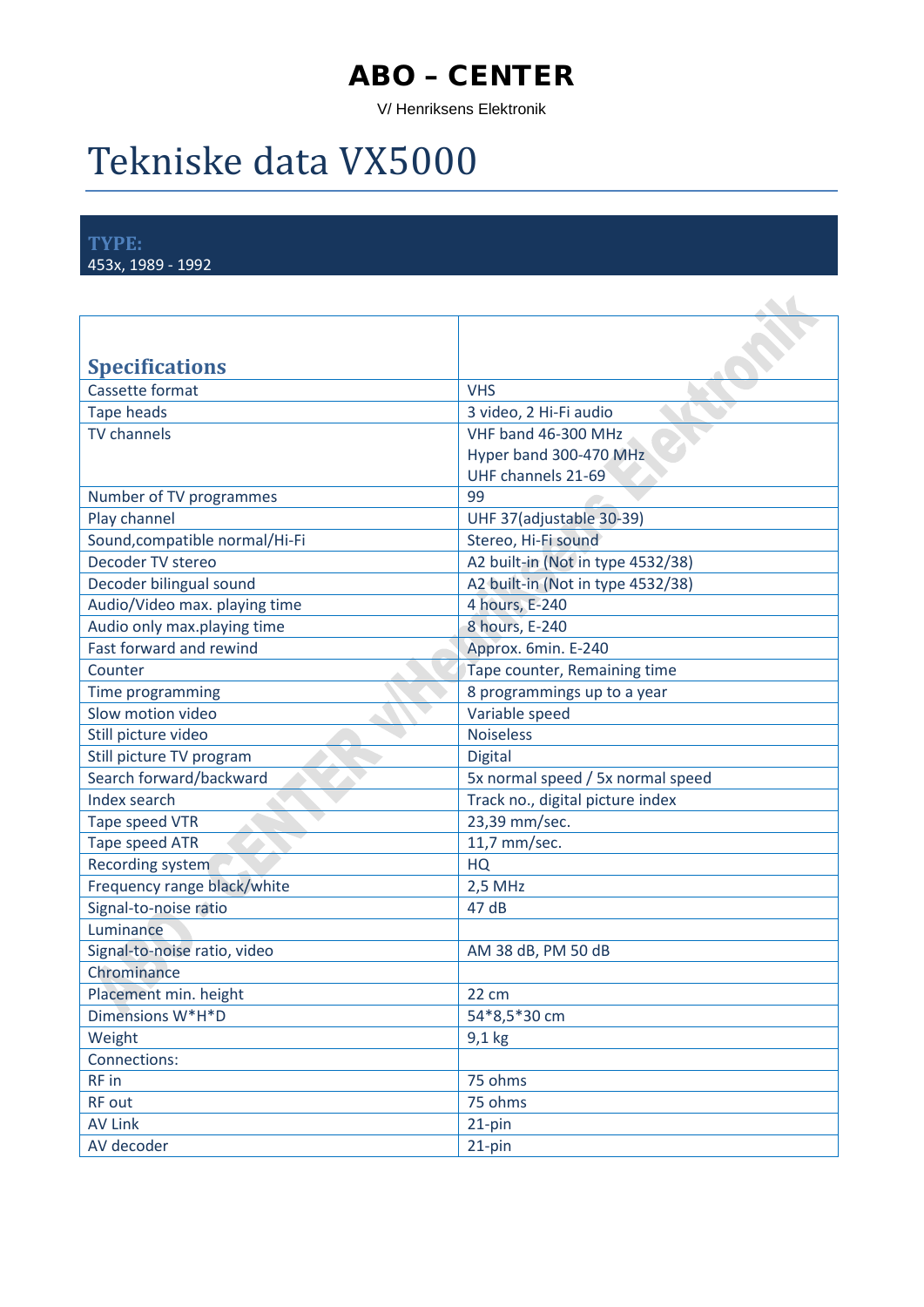| Remote sensor | Jack |
|---------------|------|
| Headphone     | Jack |
| Microphone    | Jack |
| Camera pause  | Jack |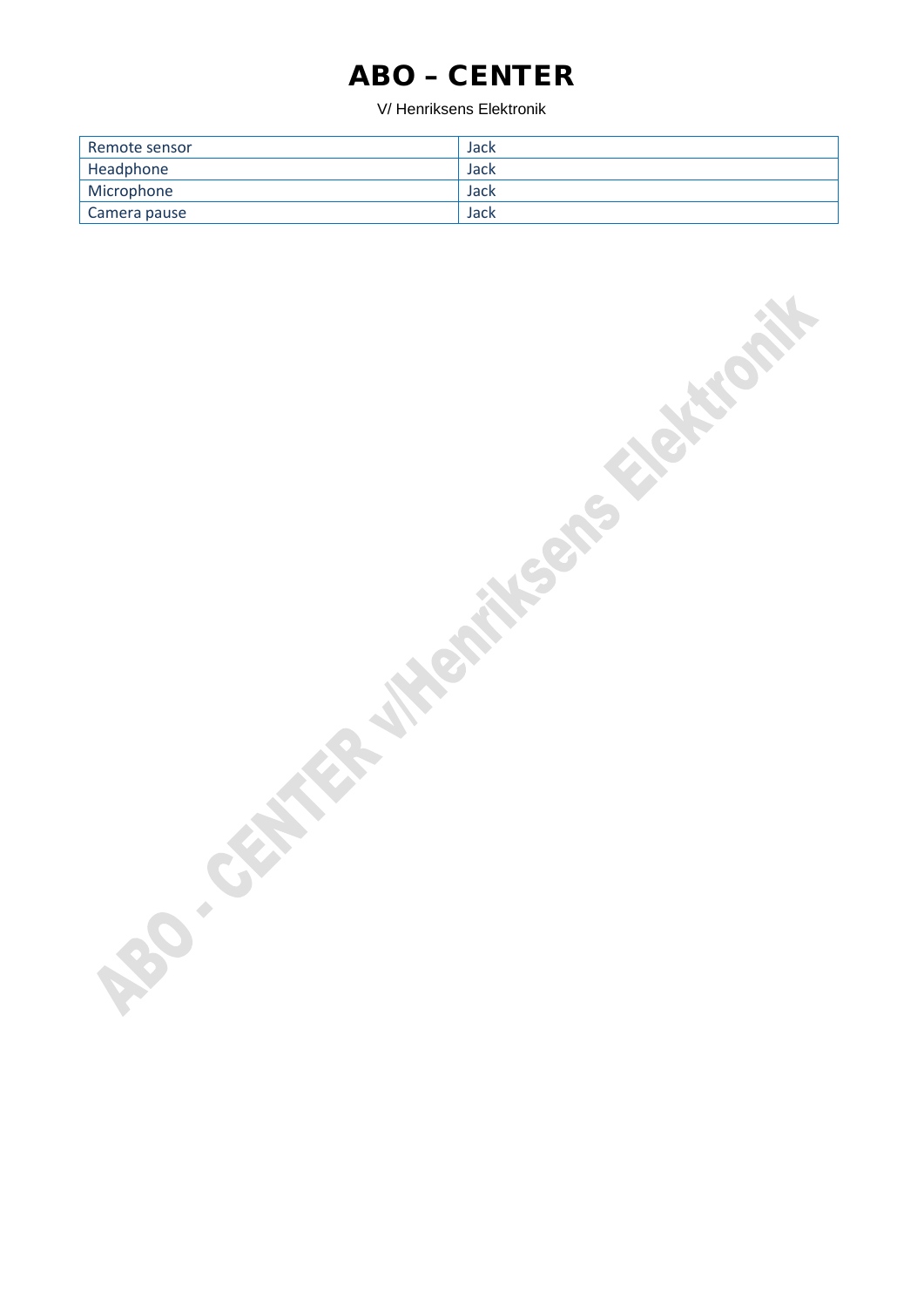V/ Henriksens Elektronik

# Tekniske data VX5500

**TYPE:** 453x & 456, 1991 - 1993

| <b>Specifications</b>          |                                   |
|--------------------------------|-----------------------------------|
| Cassette format                | <b>VHS</b>                        |
| <b>Tape heads</b>              | 3 video, 2 Hi-Fi audio            |
| <b>TV</b> channels             | VHF band 46-300 MHz               |
|                                | Hyper band 300-470 MHz            |
|                                | UHF channels 21-69                |
| Number of TV programmes        | 99                                |
| Play channel                   | UHF 37(adjustable 30-39)          |
| Sound, compatible normal/Hi-Fi | Stereo, Hi-Fi sound               |
| Decoder TV stereo              | A2 built-in (Not in type 4532/38) |
| Decoder bilingual sound        | A2 built-in (Not in type 4532/38) |
| Audio/Video max. playing time  | 4 hours, E-240                    |
| Audio only max.playing time    | 8 hours, E-240                    |
| Fast forward and rewind        | Approx. 6min. E-240               |
| Counter                        | Tape counter, Remaining time      |
| Time programming               | 8 programmings up to a year       |
| Slow motion video              | Variable speed                    |
| Still picture video            | <b>Noiseless</b>                  |
| Search forward/backward        | 5x normal speed / 5x normal speed |
| Index search                   | Track no., digital picture index  |
| Tape speed VTR                 | 23,39 mm/sec.                     |
| <b>Tape speed ATR</b>          | 11,7 mm/sec.                      |
| Recording system               | HQ                                |
| Frequency range black/white    | 2,5 MHz                           |
| Signal-to-noise ratio          | 47dB                              |
| <b>Luminance</b>               |                                   |
| Signal-to-noise ratio, video   | AM 38 dB, PM 50 dB                |
| Chrominance                    |                                   |
| Placement min. height          | 22 cm                             |
| Dimensions W*H*D               | 54*8,5*30 cm                      |
| Weight                         | $9,1$ kg                          |
| Connections:                   |                                   |
| RF in                          | 75 ohms                           |
| RF out                         | 75 ohms                           |
| <b>AV Link</b>                 | 21-pin                            |
| AV decoder                     | 21-pin                            |
| Remote sensor                  | Jack                              |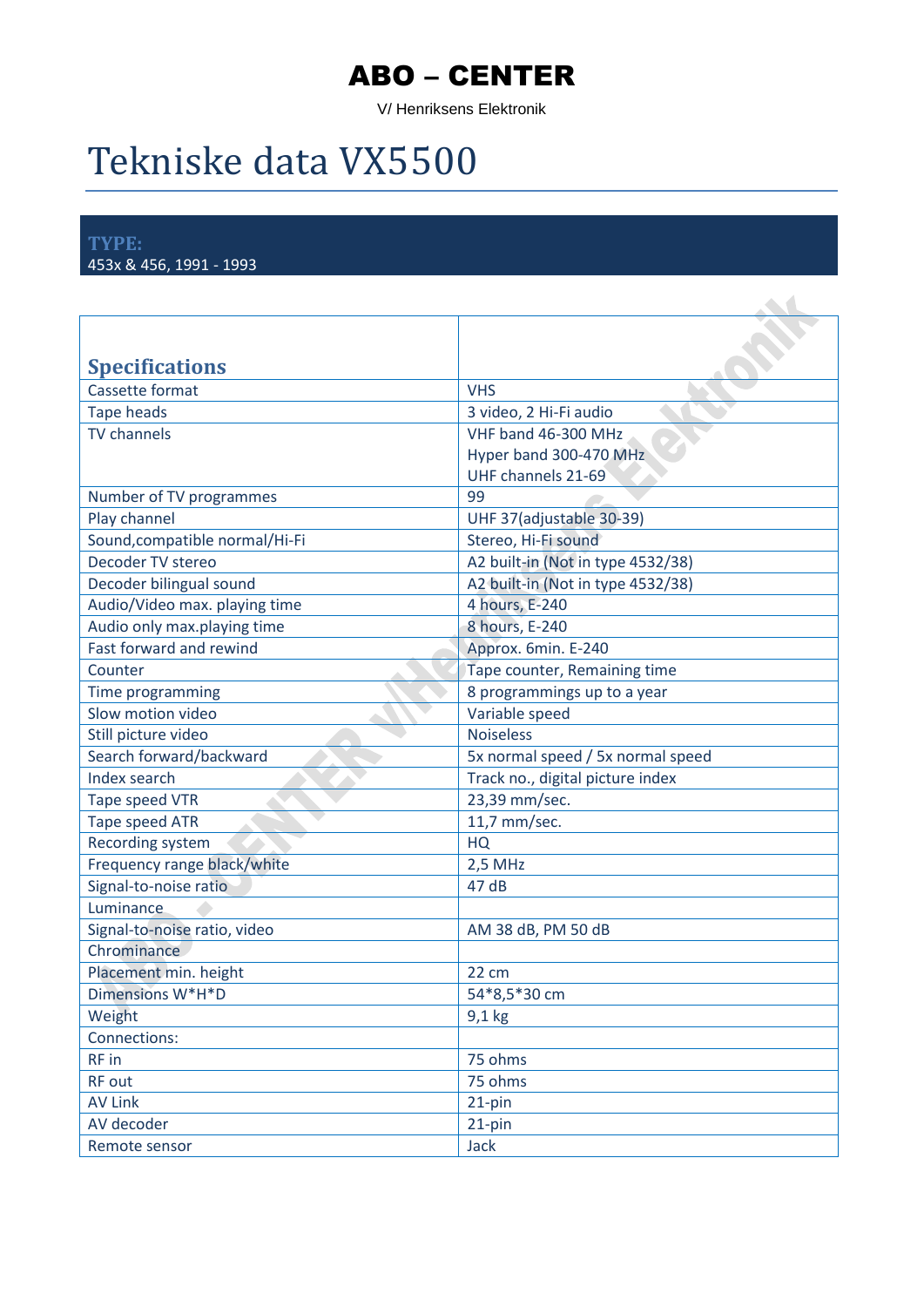| Headphone    | Jack |
|--------------|------|
| Microphone   | Jack |
| Camera pause | Jack |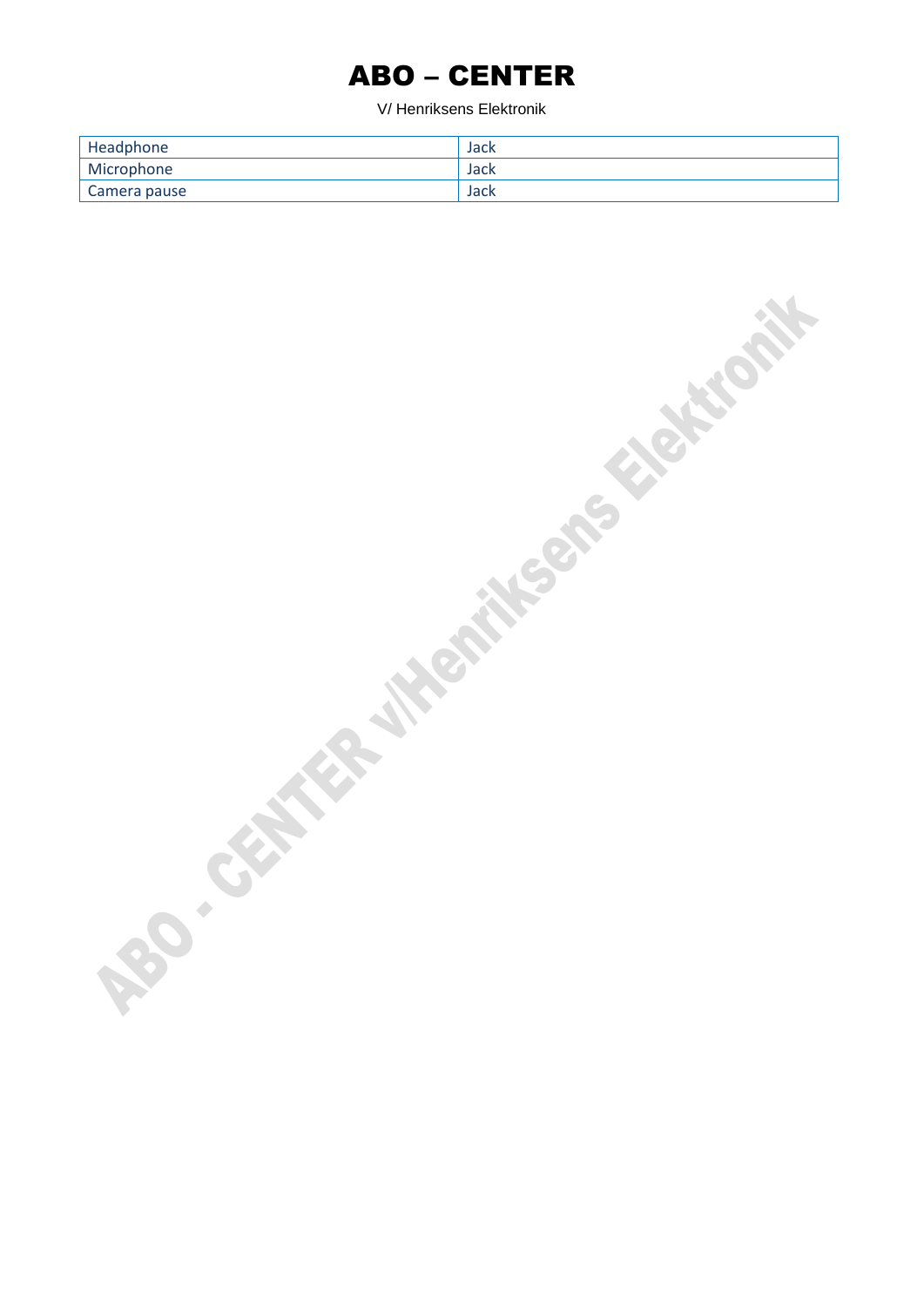V/ Henriksens Elektronik

## Tekniske data VX4000

**TYPE:** 4535, 1989 - 1991

| <b>Specifications</b>                          |                                                                     |
|------------------------------------------------|---------------------------------------------------------------------|
| Cassette format                                | <b>VHS</b>                                                          |
| Colour system                                  | PAL SECAM L/East modified                                           |
| Tape heads                                     | 3 video, 2 Hi-Fi audio                                              |
| <b>TV</b> channels                             | VHF band 46-300 MHz<br>Hyper band 300-470 MHz<br>UHF channels 21-69 |
| Number of TV programmes                        | 99                                                                  |
| Play channel                                   | UHF 37, 599 MHz (UHF 34-42)                                         |
| Sound, compatible normal/Hi-Fi                 | Stereo, Hi-Fi sound                                                 |
| Decoder TV stereo                              | A2 built-in                                                         |
| Decoder bilingual sound                        | A2 built-in                                                         |
| Audio/Video max. playing time                  | 4 hours, E-240                                                      |
| Audio only max.playing time                    | 8 hours, E-240                                                      |
| Fast forward and rewind                        | Approx. 6min. E-240                                                 |
| Counter                                        | <b>Remaining time</b>                                               |
| Time programming                               | 8 programmings up to a year                                         |
| <b>Video Programming System</b>                | Yes                                                                 |
| Slow motion video                              | Variable speed                                                      |
| Still picture video                            | <b>Noiseless</b>                                                    |
| Search forward/backward                        | 5x normal speed / 5x normal speed                                   |
| Index search                                   | Track no.                                                           |
| Recording system                               | <b>HQ</b>                                                           |
| Signal-to-noise ratio                          | 47 dB                                                               |
| Luminance                                      |                                                                     |
| Signal-to-noise ratio, video                   | AM 38 dB, PM 50 dB                                                  |
| Chrominance                                    |                                                                     |
| Frequency range black/white                    | 2,5 MHz                                                             |
| Hi-Fi sound IEC/DIN                            |                                                                     |
| Frequncy range within $+ 4 - 1020 - 15,000$ Hz |                                                                     |
| dB                                             |                                                                     |
| Dynamic range                                  | $> 80$ dB                                                           |
| <b>Distortion</b>                              | $<1\%$                                                              |
| Channel separation                             | >46 dB                                                              |
| Wow and flutter                                | < 0.015%                                                            |
| Power supply                                   | 220 volts                                                           |
| Consumption normal use                         | 54 watts                                                            |